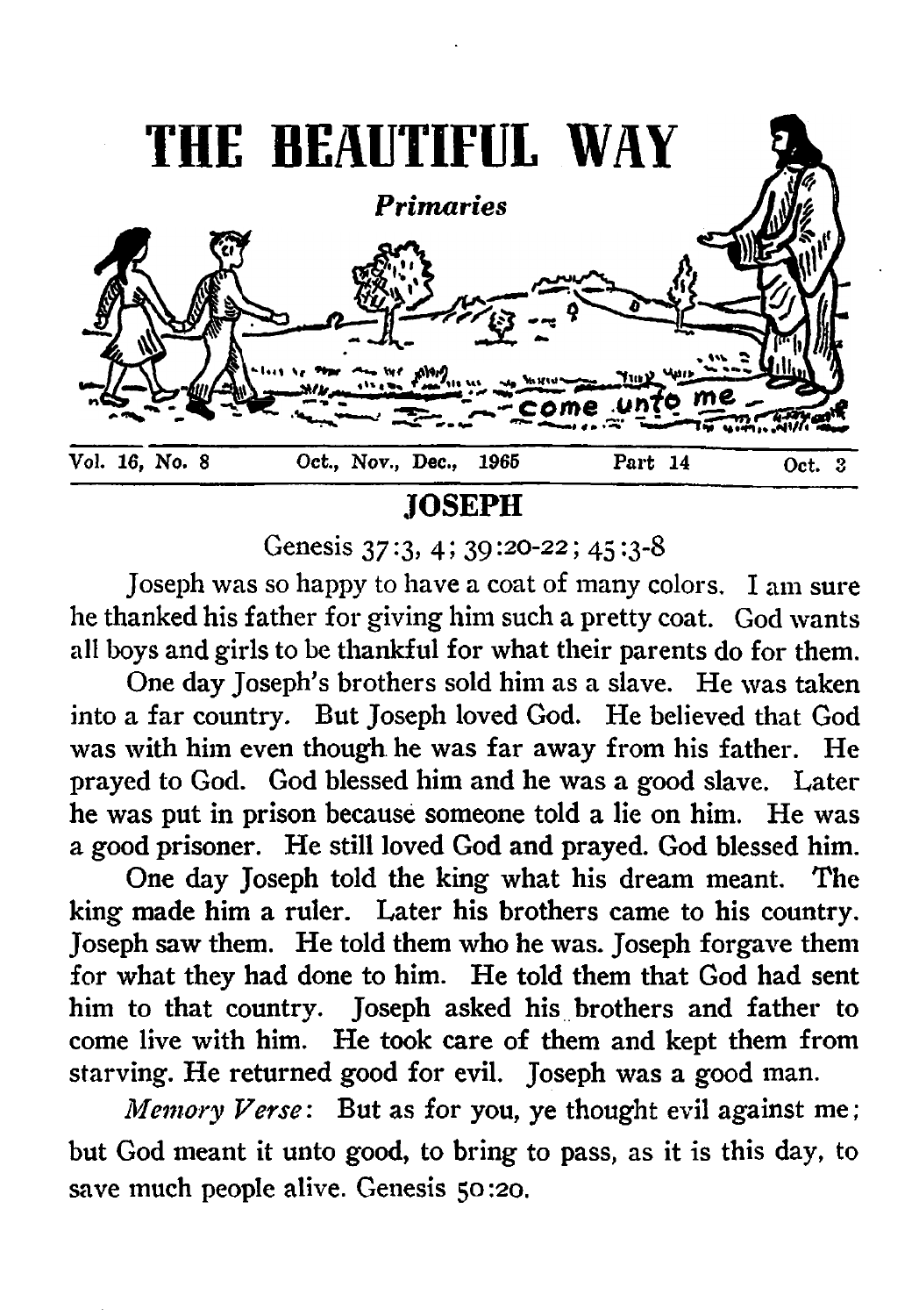# **A Coat of Many Colors**

Perhaps your mother can help you make a coat of many colors like the one Joseph had. I think it would be real pretty. I am sure all of you girls can make one if you will try. One day I made a little coat of many colors for my Bible class. I made the sleeves red, the collar white, the back gold, the front green and then put a blue border all around the bottom of the little coat.

I like to think about the red sleeves standing for the precious blood of Jesus. Because Jesus died on the cross and gave His blood for our sins, we can now be saved from our sins. Oh, how all of us ought to love Jesus for dying for our sins! Sin had to be punished. We all sinned. Jesus took our whipping or punishment for us. How we ought to love Him for doing that for us!

Now the white collar on the little coat would stand for purity or something very, very clean. When Jesus forgives us of our sins, our hearts are white and clean. Our lives are clean. We won't tell a lie nor take anything that doesn't belong to us. We think about nice and good things. Our minds are clean and pure. God smiles down upon us when we are clean in our hearts.

We will turn our little coat around and the back is gold. That makes us think of the crown of gold that we will wear in heaven. Heaven is a beautiful place. The Bible says that the streets are paved with gold. That is one way we can know how pretty heaven will be. I want to go to

heaven, don't you? I want to wear a crown of gold and live with Jesus forever, don't you?

Now the front of our little coat is green. That is my favorite color. I think it was God's favorite color, too. Can you name some things that God made green ? I like for green to stand for peace. When we are Jesus' boy or girl we have peace in our hearts. We want to be at peace with others. We love to make peace. We love kindness, goodness, love and peace.

On our little coat we have a border all around the bottom. It is blue. When I think of blue, I think of the sky and the ocean. God spoke and the heavens were made and the water all went into oceans, lakes, and rivers, and the dry land appeared. I think the blue should stand for the Bible. The Bible is God speaking to us. We want to obey the Bible. God will bless us if we do as He tells us to do and will take us to heaven when we die. I think Joseph had a pretty<br>coat.don't you? — Marie Miles coat, don't you?

#### QUESTIONS:

1. Why did Jacob (or Israel) make Joseph a coat of many colors?

2. Did Joseph try to run away, or did he make a good slave?

3. How did Joseph act while in prison? Did he forget God?

4. Did Joseph forgive his brothers?

5. How can we be like Joseph?



Published quarterly in weekly parts by Faith Publishing House, 920 W. Mansur, Guthrie, Okla. 73044. Marie Miles, Editor. Single subscription, 80c per year (52 papers, which include the junior and primary sections).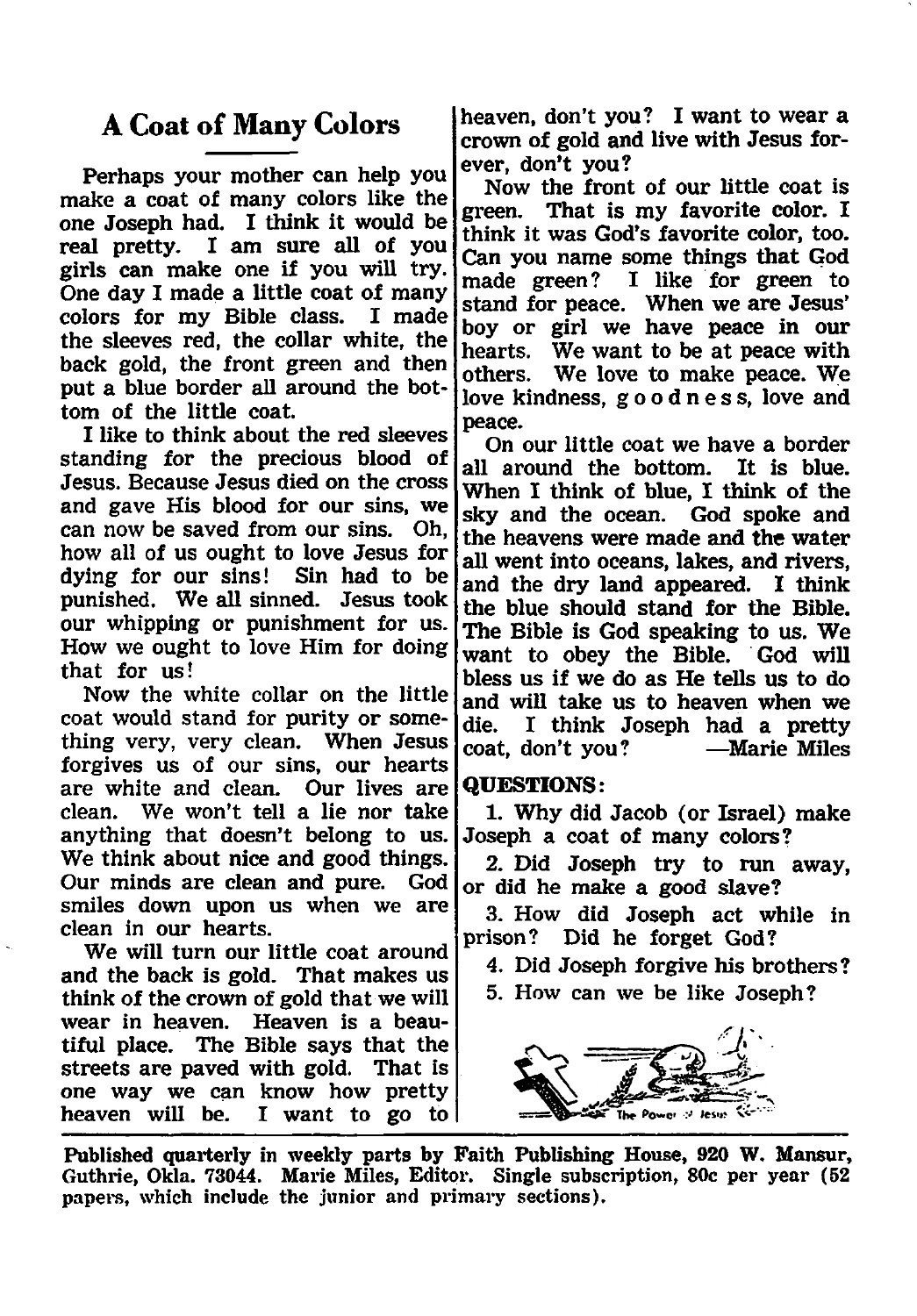

# **CALEB**

Numbers 13:30 -32; Joshua 14:6-12

The people came running out of their tents when the word was passed around that the 12 spies had arrived. What kind of a report would they bring from the land of Canaan they all wondered. God had promised to give them the land of Canaan.

"The land is a good land," the spies said. The people were surprised to see two men carrying one big cluster of grapes between them on a rod. The land must be a wonderful land. One spy said, "The cities are strong and have big walls around them." Another spy said, " We saw giants and we were just like grasshoppers beside them." The people began to cry, " We can't fight against them. They are too strong for us. We wish we were back in Egypt." One of the spies stood up and told the people to be quiet while he talked to them. This spy's name was Caleb. He was a man of faith. He said, " Let us go up at once and take the land. We are well able to fight against them." Caleb counted God in with His people. God can do anything, can't He? Caleb and Joshua were the only two spies who believed God would help them.

*Memory Verse:* I can do all things through Christ which strengtheneth me. Philippians 4:13.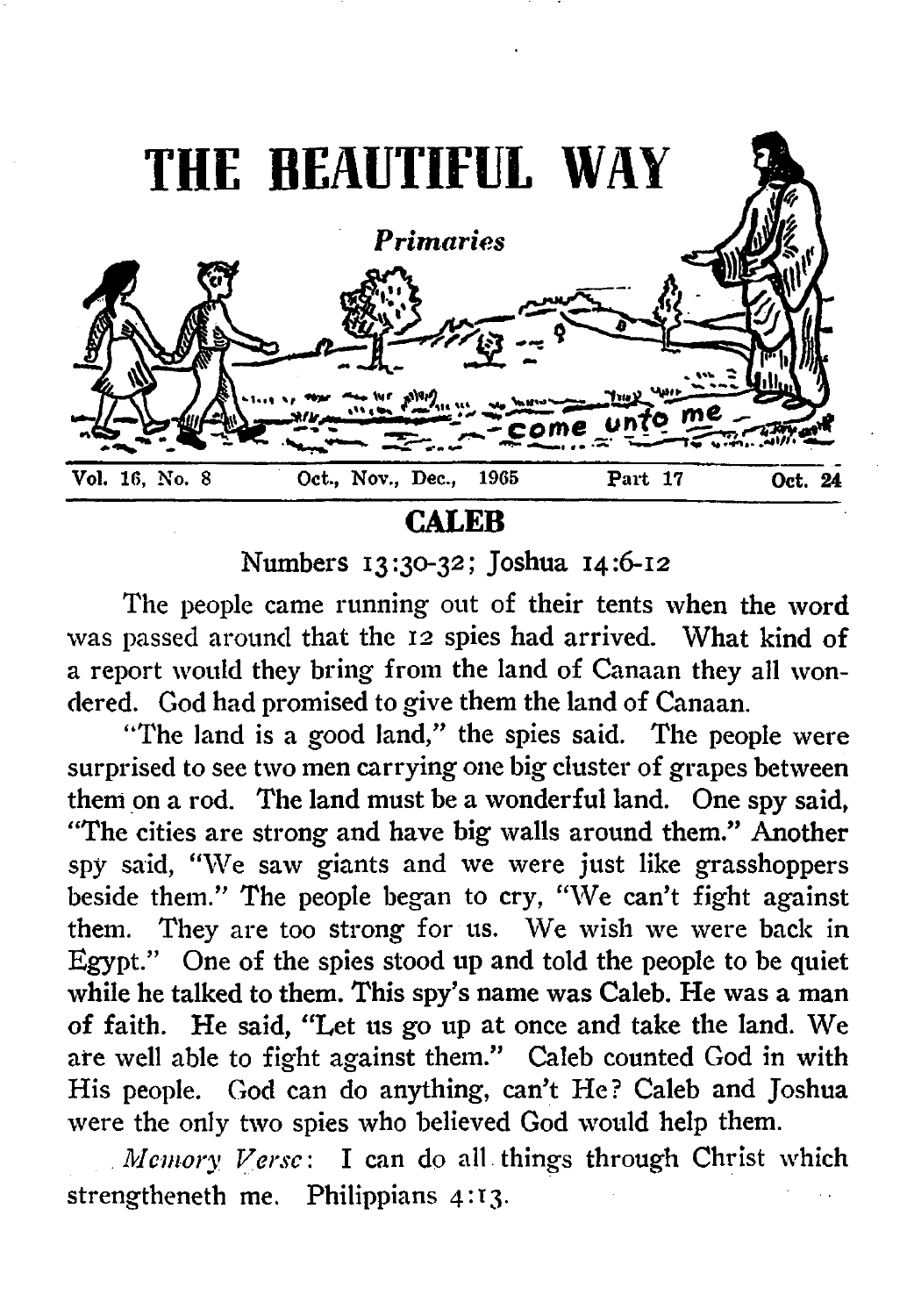### **A Man of Faith**

Our lesson today was about Caleb, a man of faith. I want to tell you about another man who had faith. His name was John Paton. a missionary to some islands where people lived who ate other people. That would be an awful thing, would<br>it not? John Paton wanted these John Paton wanted these people to know about God and know that Jesus would save them from their sins and make them ready to go to heaven when they died. God took care of him while he was on this island but he had some hard times. At different times some of the natives tried to kill him, but God would not let them.

One time in the night he heard<br>meone stealing his chickens. His someone stealing his chickens. milk goat was driven away but he did not dare go out in the night. He was sure to be killed. Another night someone stole all of his cooking pans, dishes and food from a locked house just outside the mission home. He went to the chief and told him about it. The chief flew into a rage and said the thief would be found but he never did anything about it and nothing was returned.

John Paton prayed to God to help him. He just had to have a pan to boil his water in. If he drank the boil his water in. water without boiling it he would get sick. So he offered a blanket to anyone who would bring back his kettle Finally one brought it back and of course said he had a lot of trouble getting it away from the thief. But he said he could not get the lid because it was on the other side of the God with us?

island.

One day a big ship came steaming up toward the island. The natives Some ran up to him saying, "Missi, Missi, there is a God, or a ship on fire, or something fear-<br>ful coming over the sea! Is it a ful coming over the sea! Is it a<br>Spirit or a God? What is it?" Dif-Spirit or a God? ferent groups hurried to ask him. He told them he could not go at once to see as he needed to dress to meet<br>the Man of War. "They will probthe Man of War. ably ask me about your conduct. They will want to know if you have been stealing from me," John Paton told<br>them. They begged him not to tell They begged him not to tell the Man of War about them.

The people were stirred and soon began bringing back the things that<br>had been stolen from him. He told had been stolen from him. them to pile them outside as he did not have time to talk to them. Soon almost everything was there except the lid to his kettle. The chief assured him they had sent for it and it would be there the next day.

The ship came and John Paton talked to the sailors. God had heard and answered his prayer in this way and he got his pans, dishes, and other things back. He was a man of faith, wasn't he?

QUESTIONS:

1. How many spies went to see the land of Canaan?

2. What did they bring back, carried by two men?

3. What did the people look like in the land of Canaan?

4. What did Caleb tell the people when they were afraid?

5. How big are we when we count

Published quarterly in weekly parts by Faith Publishing House, 920 W. Mansur, Guthrie, Okla. 73044. Marie Miles, Editor. Single subscription, 80c per year (52 papers, which include the junior and primary sections).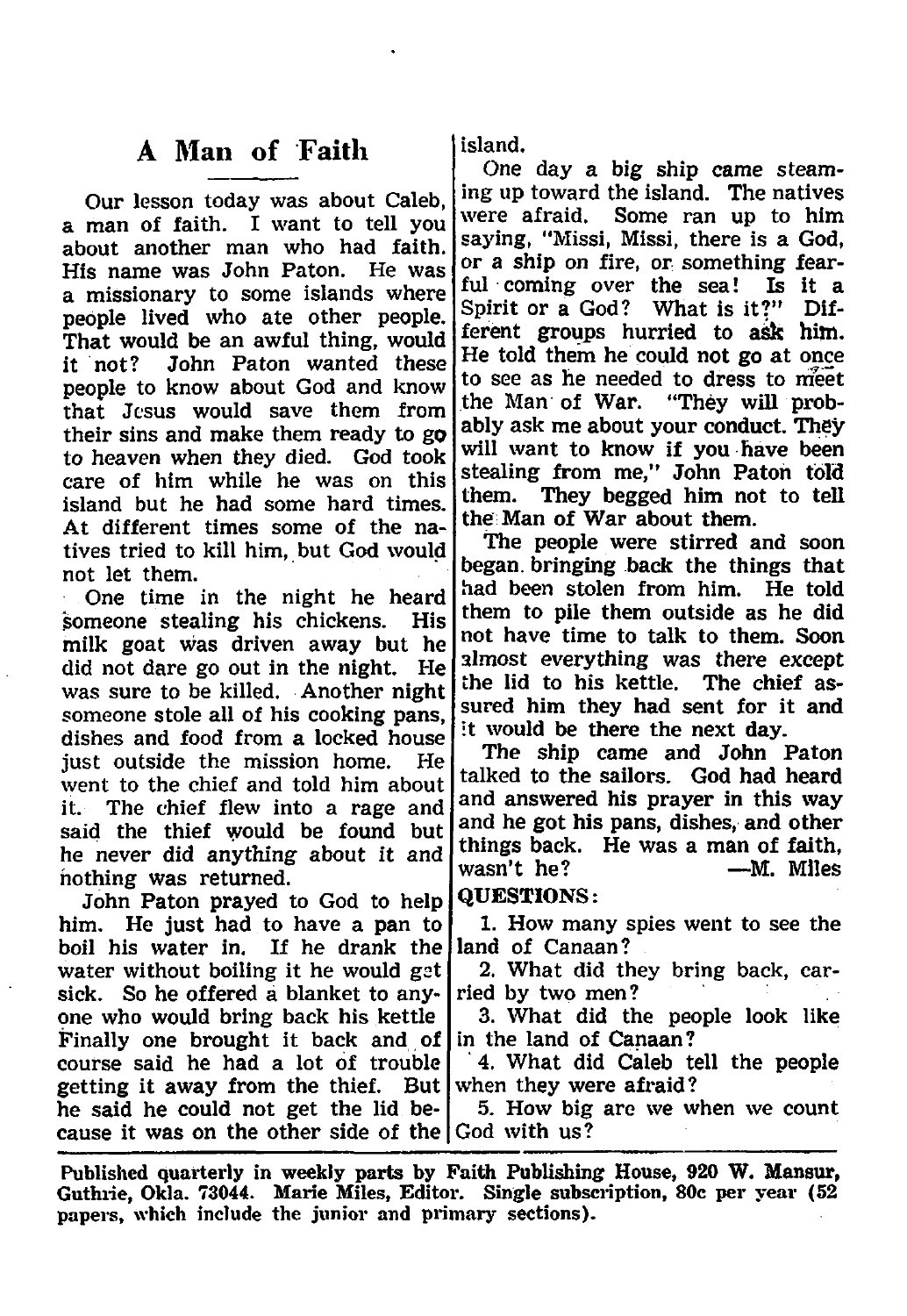

Judges 13:2-5, 24; 16:4, 15-21

"You don't love me, I am sure," pouted Delilah as Samson again showed her that he could not be captured since he was one of the strongest men who ever lived. Some wicked men had paid Delilah to find out his strength. Samson began to feel sorry for her. Finally he told her that if his hair would be cut off he would lose his strength and be as other men. While he was asleep she cut off his hair. She then called him to awake because the Philistines, his enemies, were upon him. He got up to go out as before but his strength was gone. Oh, how sad it was that Samson had kept company with a wicked woman! Boys and girls it is better to be with those who want to do right. Samson's enemies took him and put out his eyes and made him grind wheat for them. I am sure that Samson's mother and father were very grieved because their son kept the wrong company and got into trouble. Delilah did not worship the true God. She told Samson a lie and caused him to get into much trouble.

*Memory Verse*: He that is slow to anger is better than the mighty; and he that ruleth his spirit than he that taketh a city. Proverbs 16:32.